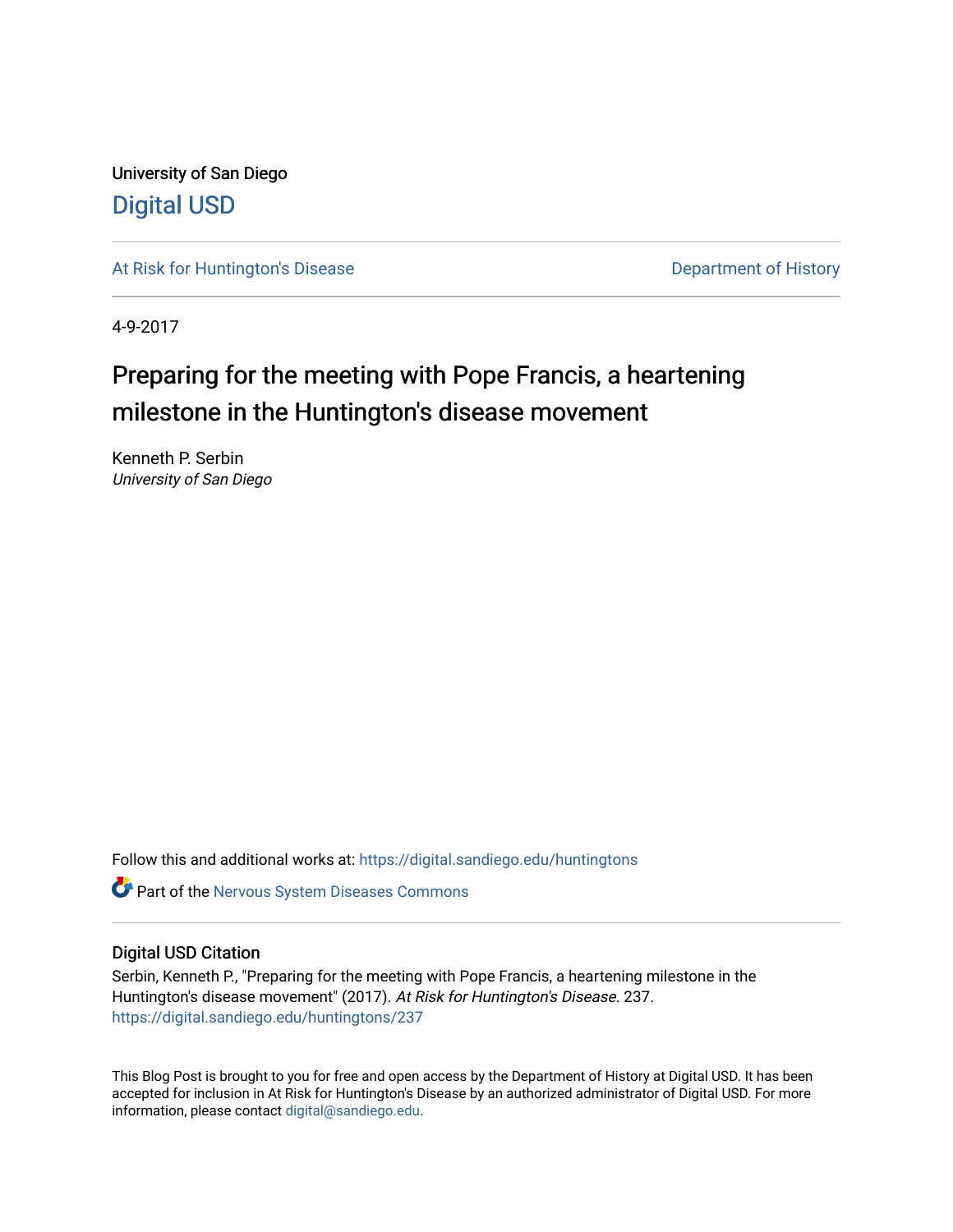## More **[Create Blog](https://www.blogger.com/home#create) [Sign In](https://www.blogger.com/)**

# [At Risk for Huntington's Disease](http://curehd.blogspot.com/)

*HD is a genetically caused brain disorder that causes uncontrollable bodily movements and robs people's ability to walk, talk, eat, and think. The final result is a slow, ugly death. Children of parents with HD have a 50-50 chance of inheriting the disease. There is no cure or treatment.*

## Blog Archive

- $\blacktriangleright$  [2021](http://curehd.blogspot.com/2021/) (12)
- $\blacktriangleright$  [2020](http://curehd.blogspot.com/2020/) (16)
- $2019(19)$  $2019(19)$
- $\blacktriangleright$  [2018](http://curehd.blogspot.com/2018/) (16)
- $2017(14)$  $2017(14)$
- [►](javascript:void(0)) [December](http://curehd.blogspot.com/2017/12/) (2)
- [►](javascript:void(0)) [November](http://curehd.blogspot.com/2017/11/) (1)
- $\blacktriangleright$  [October](http://curehd.blogspot.com/2017/10/) (1)  $\blacktriangleright$  [June](http://curehd.blogspot.com/2017/06/) (1)
- $\blacktriangleright$  [May](http://curehd.blogspot.com/2017/05/) (4)
- $\nabla$  [April](http://curehd.blogspot.com/2017/04/) (1)
- [Preparing](http://curehd.blogspot.com/2017/04/preparing-for-heartening-milestone-in.html) for the meeting with Pope Francis, a hea...
- $\blacktriangleright$  [March](http://curehd.blogspot.com/2017/03/)  $(1)$
- $\blacktriangleright$  [February](http://curehd.blogspot.com/2017/02/) (2)
- $\blacktriangleright$  [January](http://curehd.blogspot.com/2017/01/) (1)
- $\blacktriangleright$  [2016](http://curehd.blogspot.com/2016/) (13)
- $\blacktriangleright$  [2015](http://curehd.blogspot.com/2015/) (24)
- $\blacktriangleright$  [2014](http://curehd.blogspot.com/2014/) (24)
- $\blacktriangleright$  [2013](http://curehd.blogspot.com/2013/) (30)
- $\blacktriangleright$  [2012](http://curehd.blogspot.com/2012/) (26)
- $\blacktriangleright$  [2011](http://curehd.blogspot.com/2011/) (33)
- $\blacktriangleright$  [2010](http://curehd.blogspot.com/2010/) (26)
- $\blacktriangleright$  [2009](http://curehd.blogspot.com/2009/) (21)
- $\blacktriangleright$  [2008](http://curehd.blogspot.com/2008/) $(7)$
- $\blacktriangleright$  [2007](http://curehd.blogspot.com/2007/) $(7)$
- $\blacktriangleright$  [2006](http://curehd.blogspot.com/2006/) (4)
- $\blacktriangleright$  [2005](http://curehd.blogspot.com/2005/) (17)

About Me **GENE [VERITAS](https://www.blogger.com/profile/10911736205741688185)** 

View my [complete](https://www.blogger.com/profile/10911736205741688185) profile

## HD Links

[Huntington's](http://www.hdsa.org/) Disease Society of America [International](http://www.huntington-assoc.com/) Huntington Association [Huntington's](http://hddrugworks.org/) Disease Drug **Works** 

### SUNDAY, APRIL 09, 2017

Preparing for the meeting with Pope Francis, a heartening milestone in the Huntington's disease movement

Ever since I received the [electrifying invitation](http://curehd.blogspot.com/2017/03/pope-francis-i-to-meet-with-victims-of.html) to meet Pope Francis I, my adrenaline has not stopped flowing.

I will be one of 50 credentialed guests at the historic May 18 papal audience with Huntington's disease families at the Vatican.

After global HD activist and papal event organizer Charles Sabine called with the news on March 3, I immediately shifted my own advocacy into high gear.

That night I dreamt vividly of walking alongside the pope, the leader of the world's 1.2 billion Catholics.

Over the next ten days, which coincided with my spring break at the [University of San Diego](http://www.sandiego.edu/) (USD), I dropped everything – even [exercise some days – to write a detailed post](http://curehd.blogspot.com/2017/03/pope-francis-i-to-meet-with-victims-of.html) on the event (click here to read more).

Sabine and other organizers have christened it ["HDdennomore:](http://hddennomore.com/) Pope Francis' Special Audience with the Huntington's Disease Community in Solidarity with South America," to involve families primarily from Argentina, Colombia, and Venezuela. The name means HD "Hidden No More" or "Oculta Nunca Más" in Spanish.

I have also helped coordinate efforts to include families and advocates from Brazil, which has the world's fifth largest population and an estimated 20,000 HD patients. My wife Regina, who is from Brazil, and our daughter Bianca will accompany me to Rome. So far, about 30 Brazilians plan to participate, including my mother-in-law, who resides in Rio de Janeiro. The Brazilian advocates will also invite to the audience key Catholic bishops from their country.

**Ty, #PopeFrancis!**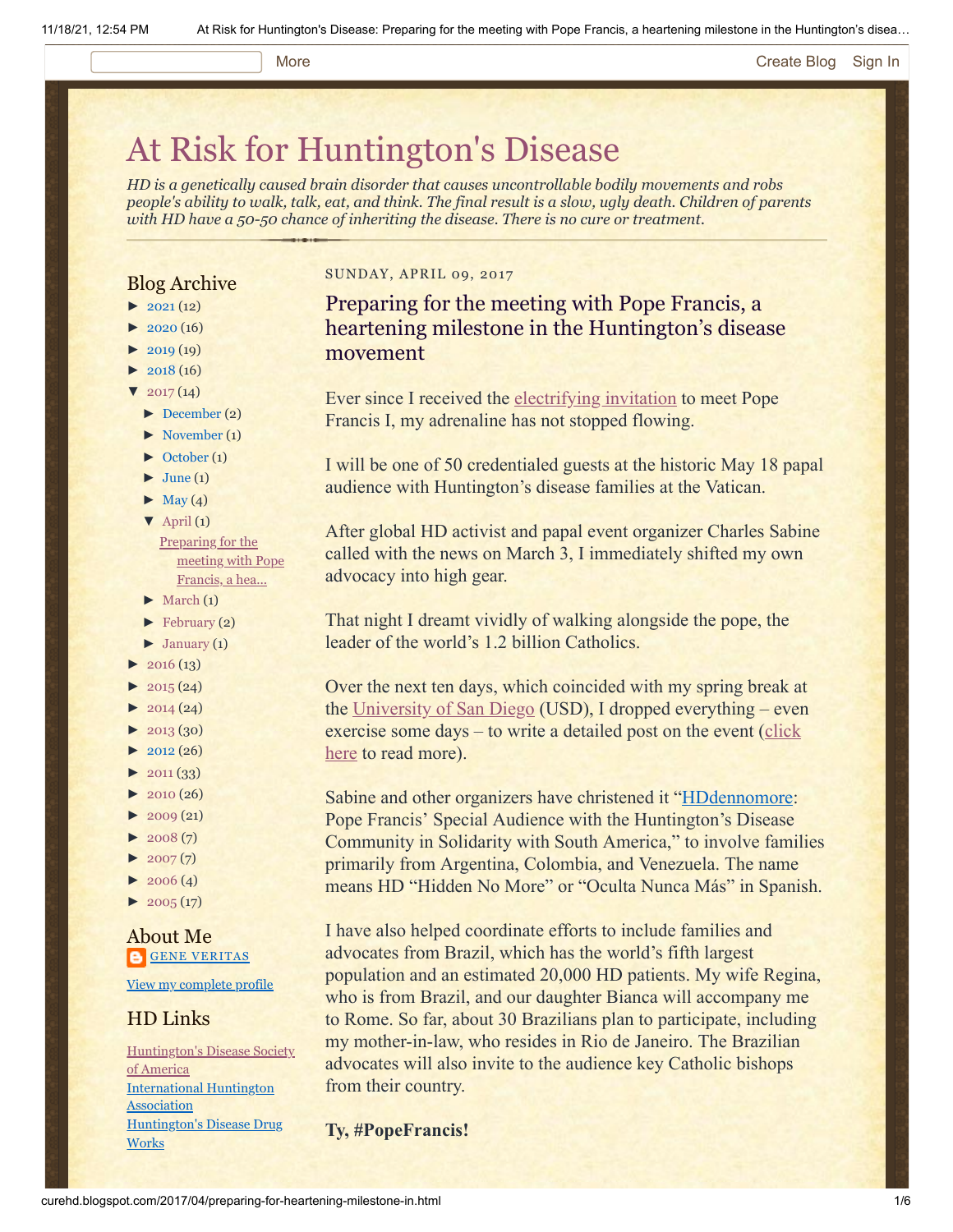[Huntington's](http://www.hdlighthouse.org/) Disease **Lighthouse Hereditary Disease** [Foundation](http://www.hdfoundation.org/) [Huntington's](http://www.hdac.org/) Disease Advocacy Center Thomas [Cellini Huntington's](http://www.ourtchfoundation.org/) Foundation HDSA [Orange](http://www.hdsaoc.org/) County (CA) **Affiliate** HD Free with [PGD!](http://www.hdfreewithpgd.com/) [Stanford](http://www.stanford.edu/group/hopes/) HOPES Earth Source [CoQ10,](http://www.escoq10.com/) Inc.

## HD Blogs and **Individuals**

Chris Furbee: [Huntingtons](http://www.huntingtonsdance.org/) Dance Angela F.: Surviving [Huntington's?](http://survivinghuntingtons.blogspot.com/) Heather's [Huntington's](http://heatherdugdale.angelfire.com/) Disease Page

11/18/21, 12:54 PM At Risk for Huntington's Disease: Preparing for the meeting with Pope Francis, a heartening milestone in the Huntington's disea…

On March 13, the day HDdennomore was officially announced, I shared the news with colleagues and administrators at USD, a Catholic institution that welcomes people of all faiths and emphasizes the quest for social justice.

"Because of the stigma associated with the disease, HD families often remain in the terrible and lonely 'HD closet,'" I wrote in an e-mail. "With the pope's blessing and recognition, we can liberate HD sufferers from the shame and stigma and move on to finish the hard work of developing a cure!"

I later shared with them my tweet to Francis: "Ty, #PopeFrancis! Meeting #Huntingtonsdisease victims 5/18. End stigma, shame. #HDdennomore @HDdennomore http://bit.ly/2nnqAnR @Pontifex."

At USD, the [College of Arts and Sciences,](http://www.sandiego.edu/cas/) the Department of [History, and the Frances G. Harpst Center for Catholic Thou](http://www.sandiego.edu/cas/history/)[ght](https://www.sandiego.edu/cctc/) and Culture (CCTC) will back my trip.

On April 4, I briefly explained the significance of the papal audience during a CCTC-sponsored faculty-student roundtable on Catholic news. In September, I will give a public, CCTCsponsored presentation on my trip and HD's profound bioethical and faith-related implications.

I have also reached out to the [Diocese of San Diego](http://www.sdcatholic.org/) in the hopes of fostering collaboration with the [San Diego Chapter](http://san-diego.hdsa.org/) of the Huntington's Disease Society of America.

## **HD's spiritual ramifications**

As I write this article, I still can't believe that I'm actually going to meet Pope Francis! I feel great personal satisfaction about meeting a person who wields both great religious and political influence – and who can bring unique, global attention to HD.

Many Catholics hope to at least *see* a pope in their lifetimes. In [1979, from a distance, I saw the highly charismatic Pope John Paul](http://digital.library.yale.edu/utils/getarticleclippings/collection/yale-ydn/id/13343/articleId/DIVL118/compObjId/13354/lang/en_US/dmtext/ken%20serbin%20pope%20john%20paul) II during a speech he gave in New York City. In 1990, I attended a Catholic Church symposium in Rio featuring then Cardinal Joseph Ratzinger, the future Pope Benedict XVI.

This time, if all goes as planned, I will *meet the pope in person*.

In the coming weeks, I will contemplate what I want to tell Pope Francis.

As an introduction and sign of appreciation, I will give Francis copies of [my two main books](http://www.sandiego.edu/cas/history/faculty-and-staff/biography.php?profile_id=87) on the history of the Brazilian Church.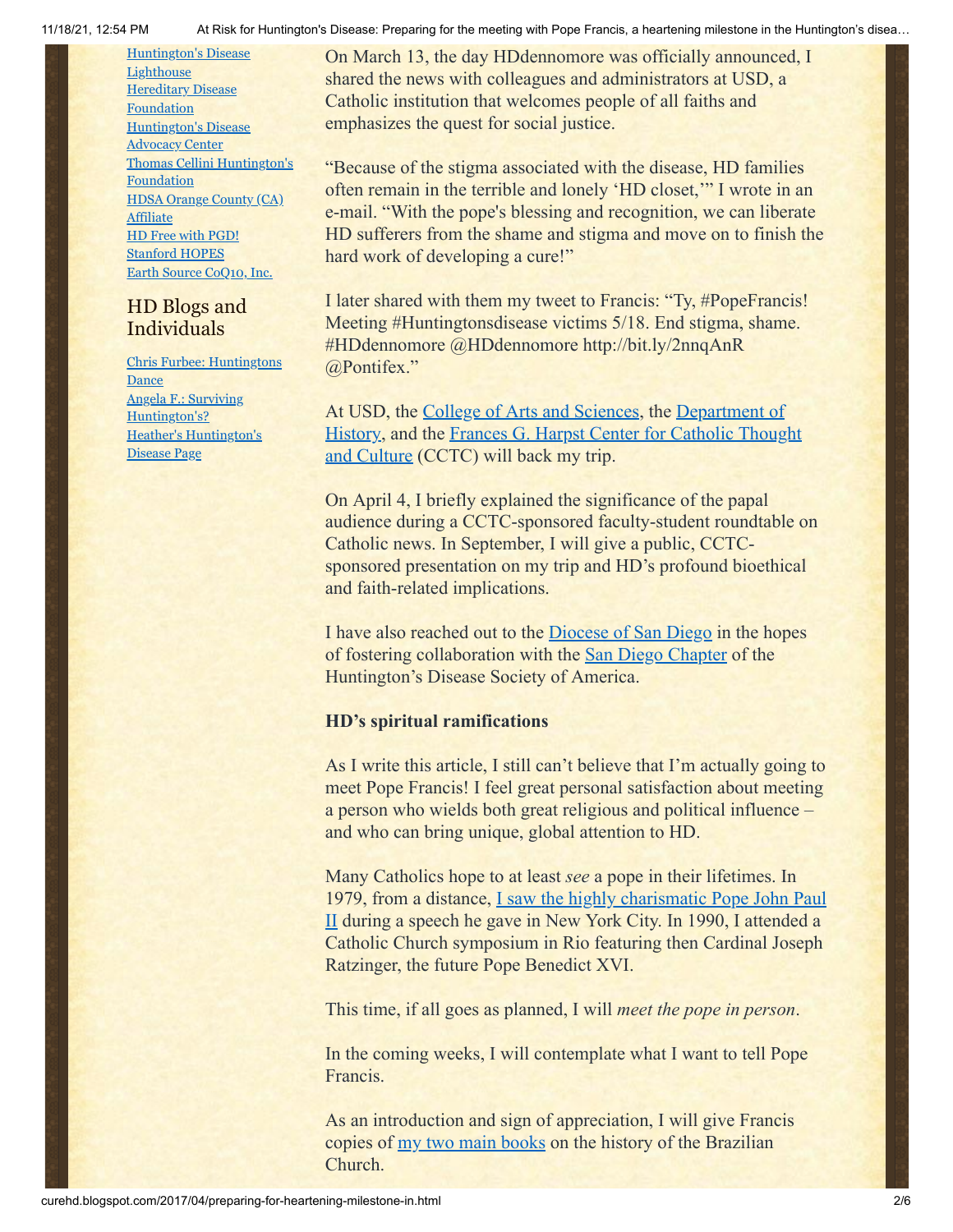I'll also be thinking about the long-term ramifications of this event for the HD cause, Catholicism, and human solidarity both in and out of the context of religious faith. As [Francis himself stated](http://en.radiovaticana.va/news/2017/02/23/pope_dont_put_off_conversion,_give_up_a_double_life/1294470) recently, many Catholics act hypocritically, failing to follow the teachings of their faith. "How many times have we all heard people say 'if that person is a Catholic, it is better to be an atheist," he said.

HD affects men, women, and children from all parts of the world. As a medical condition, it devastates with no correlation to any religion.

At the same time, the fight against HD clearly involves spiritual questions for which people hunger for answers.

Although blog viewership statistics can mean many things, those for this blog provide some interesting indicators of that hunger. Until my previous posting, on the papal audience, the all-time leading article was my 2010 piece titled "God, Huntington's [disease, and the meaning of life," with more than 20,000 vie](http://curehd.blogspot.com/2010/06/god-huntingtons-disease-and-meaning-of.html)ws – more than double the next most popular article, about the historic launching of the <u>Ionis Pharmaceuticals, Inc., gene-silencing</u> clinical trial in 2015.

In less than four weeks, the article on Francis has had more than 28,000 views.

I'll revisit the theme of the HD movement's spiritual dimension in future articles.

## **Remembering the HD warriors**

Most importantly, in meeting Pope Francis I want to bear witness to my experience as "Gene Veritas," the HD gene carrier who remained painfully hidden from public view for nearly two decades and lost his mother, Carol Serbin, to the disorder in 2006 at the age of 68.

I also want to recognize the valuable contributions of – and the need to increase support for – caregivers such as my father Paul Serbin, the "HD warrior" who daily looked after my mother during her nearly two-decade struggle. He died with a broken heart in 2009.

I've been channeling my parents a lot. I imagine them standing beside Regina, Bianca, and me, all of us smiling as we meet Francis. As devout Catholics, they would have been thrilled to meet him.

They'll be there in spirit.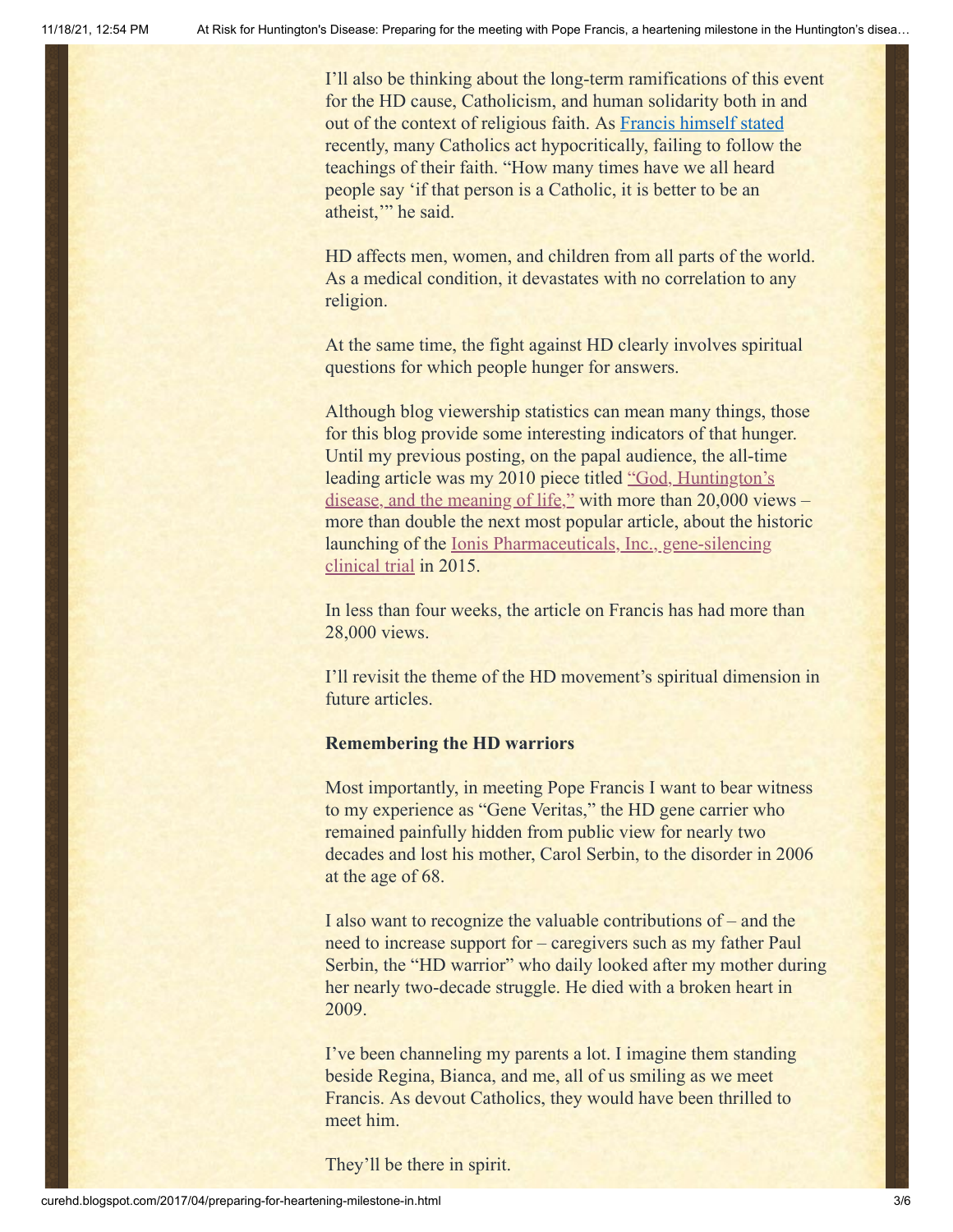I will present Francis with a photo of my parents and ask him to pray for their souls.



*Paul and Carol Serbin (family photo)*

## **Ending shame and stigma**

The HDdennomore organizers expect as many as 2,000 members of the HD community from around the globe to take part in the audience, and they hope for even more.

The event will take place in the **[Paul VI Audience Hall](https://en.wikipedia.org/wiki/Paul_VI_Audience_Hall)**, just a few yards from St. Peter's Basilica in Vatican City. It seats 7,000. The event starts at 10 a.m. Doors open at 8 a.m. All potential attendees should register at [http://HDdennomore.com](http://hddennomore.com/), which is providing updates via e-mail, Twitter, and Facebook.

The site also has videos featuring the South American families invited to meet the pope, as well as information about HD, discounted lodging, and other aspects of the event.

The organizers revealed that 15-year-old juvenile HD patient Brenda, a native of Buenos Aires, Francis's birthplace, will hand a vellum scroll to the pope during the meeting. It will contain a pledge in English, Spanish, and Italian:

*Huntington's is a fatal genetic disease. It has no cure.*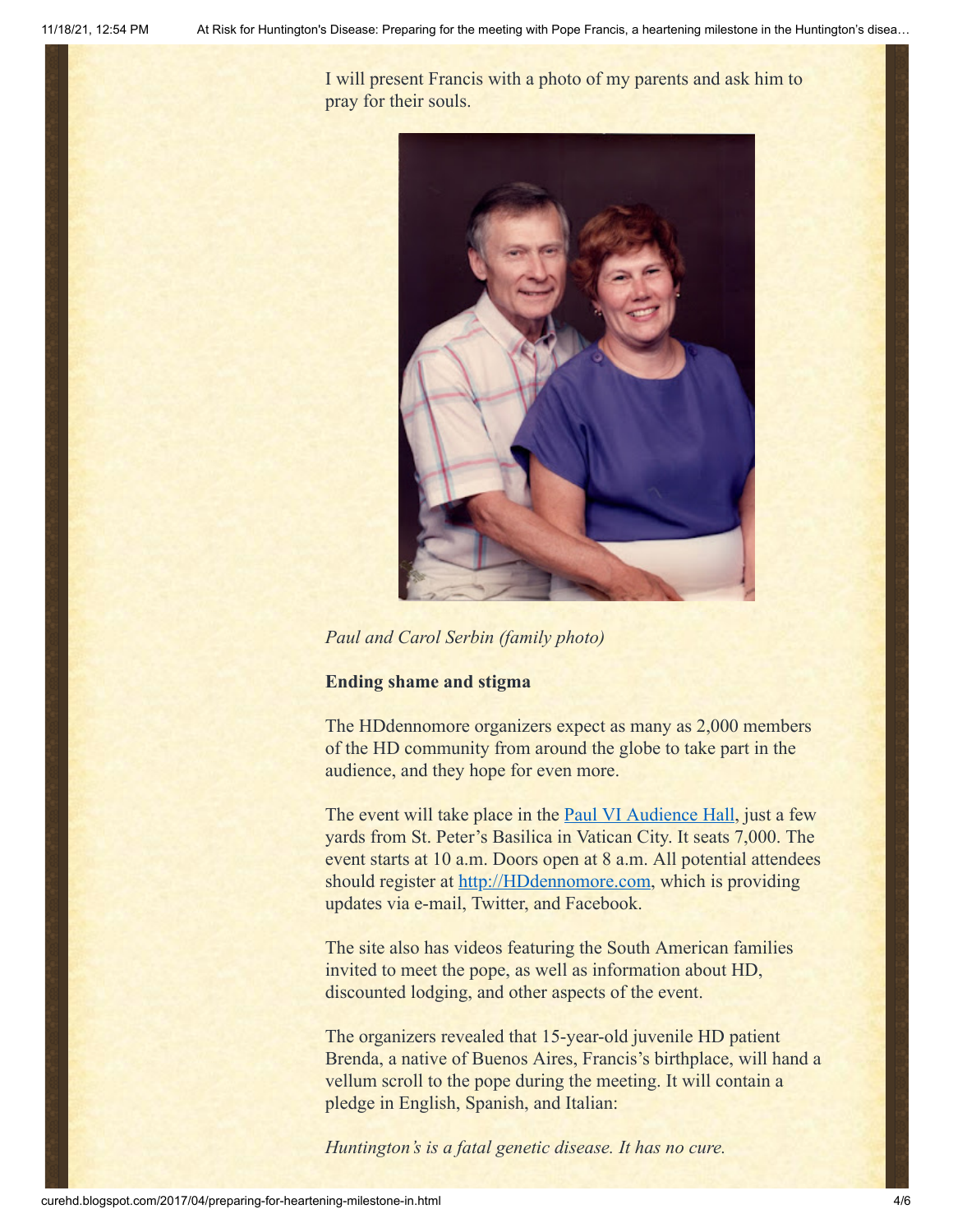11/18/21, 12:54 PM At Risk for Huntington's Disease: Preparing for the meeting with Pope Francis, a heartening milestone in the Huntington's disea…

*For too long, shame and stigma have afflicted HD families, forcing them to hide the illness to the detriment of the health, hope and dignity of those affected by the disease.*

*Nobody should feel shame about the existence of Huntington's disease in their family.*

*It is time for Huntington's to be HDdennomore!*



*Brenda and her aunt (personal photo)*

## **A time for joy**

Huntington's disease forces families to face a grim reality. Like so many other HD gene carriers and untested at-risk individuals, I saw my own future when looking into the genetic mirror represented by my mother's condition.

HDdennomore will mark a milestone in the HD cause.

It will provide a stark contrast to the anguish felt by so many.

For the first time in my family's long fight against HD, I feel joyful. I've smiled a lot about the fact that my family and I will meet Pope Francis.

More importantly, I'm thrilled that our HD community will receive recognition and new hope in its struggle to overcome the disease and assist scientists in the search for badly needed treatments.